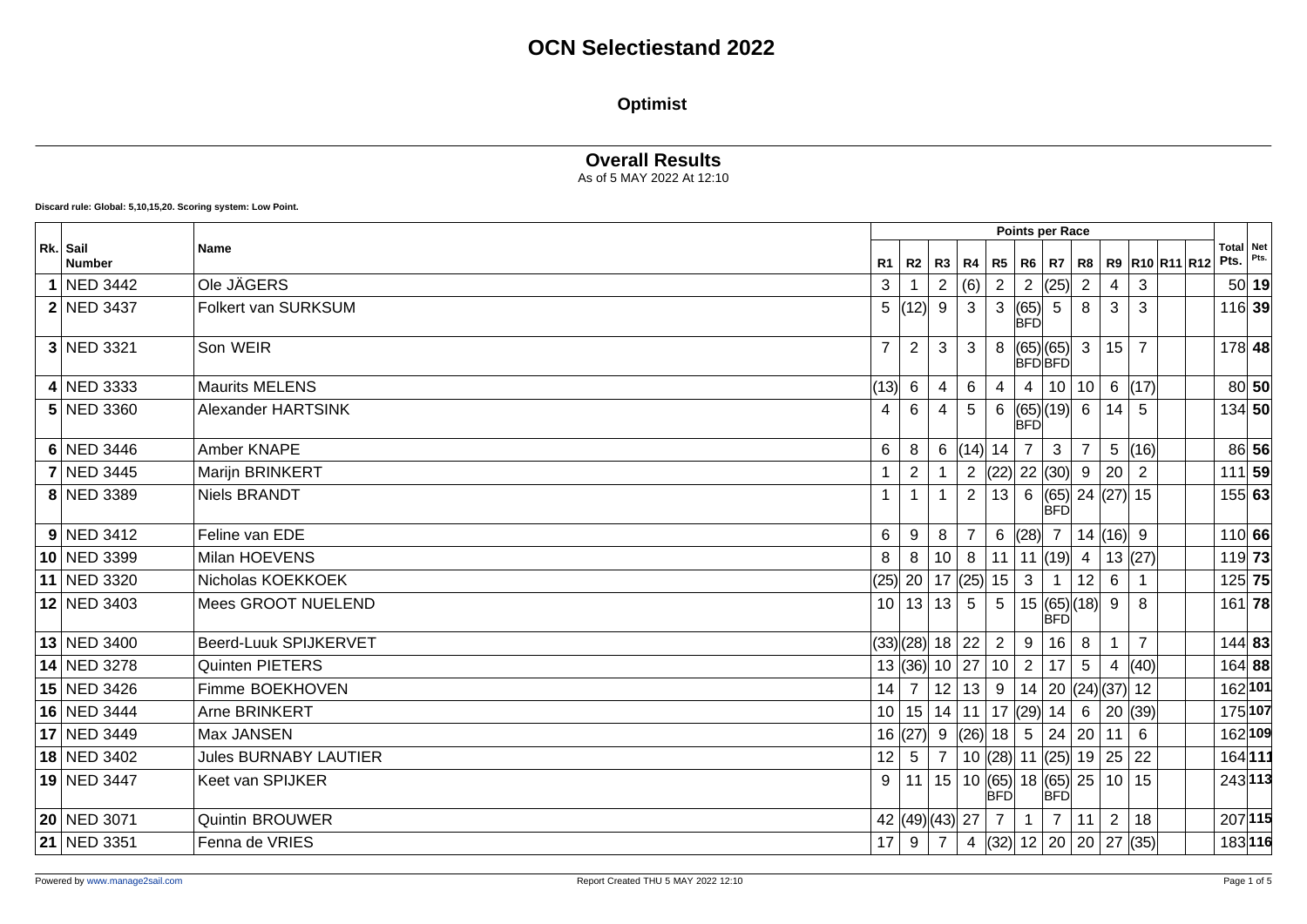### **Optimist**

|                           |                        | Points per Race                                                                                |                          |         |
|---------------------------|------------------------|------------------------------------------------------------------------------------------------|--------------------------|---------|
| Rk. Sail<br><b>Number</b> | <b>Name</b>            | R5   R6   R7   R8   R9  R10  R11  R12<br>R1   R2   R3   R4                                     | <b>Total Net</b><br>Pts. | Pts.    |
| 22 NED 3455               | Maud van ROOIJ         | 3  (65)   31   16<br>$11 \mid 10 \mid 21 \mid 16 \mid (65) \mid 9$<br><b>BFD</b><br><b>BFD</b> |                          | 247 117 |
| 23 NED 3394               | <b>Joris DEETMAN</b>   | 17 20<br>16 10 <br> 22 (36) (26)<br>$\overline{2}$<br>18<br>19 <sup>1</sup>                    |                          | 186 124 |
| 24 NED 3411               | Teije van EDE          | 12   12   17  (47)  14   21  (29)  18<br>21<br>9                                               |                          | 200 124 |
| 25 NED 3454               | Merijn DAM             | $17$ (33)(28) 13 12 23 27<br>8<br>23<br>8                                                      |                          | 192 131 |
| 26 NED 3423               | Feike de JONG          | 22 $ (34)(32) $ 12   15   11   5<br>18 20<br>30 <sup>2</sup>                                   |                          | 199 133 |
| 27 NED 3432               | Faye STRONK            | 11 14 25 19 (32) (37) 24 17<br>12 <br>11                                                       |                          | 202 133 |
| 28 NED 3341               | Sebastiaan van OFWEGEN | 27<br>  27   12  (52) (35)  31<br>16<br>$6\overline{6}$<br>9<br>10 <sup>1</sup>                |                          | 225 138 |
| 29 NED 3450               | Floris VOS             | (28) 24   23   24   19   10  (45)  7<br> 25 12                                                 |                          | 217 144 |
| 30 NED 3418               | Emilie LANDÉN          | 26   28   (39)   15   19   13   13   31   (43)   1                                             |                          | 228 146 |
| 31 NED 3414               | Pieter de BRAUW        | 21 (29) 20 (30) 22<br>16<br>15 19 25<br>8                                                      |                          | 205 146 |
| 32 NED 3440               | <b>Joost PFEIFFER</b>  | $12$ 17 (65) 13 21<br>$(53)$ 33 26 23<br>9<br><b>BFD</b>                                       |                          | 272 154 |
| 33 NED 3419               | Ties de RUITER         | $\overline{2}$<br>33   26   32   (40)   (65)   7<br>16 34<br>11<br><b>BFD</b>                  | 266 161                  |         |
| 34 NED 3304               | Caspijn HANGELBROEK    | $ 19 $ (39) 11 22 27<br>20 20 21 (30) 21                                                       |                          | 230 161 |
| 35 NED 3332               | <b>Felix MULDER</b>    | $27   29   (37)   (46)   5   17   33   26   16   13$                                           |                          | 249 166 |
| 36 NED 2964               | <b>Dirk LOUWRIER</b>   | 17 16 15 13 36 65 26 25 47 22<br>BFD                                                           |                          | 282 170 |
| 37 NED 3429               | Olivier de MUNNIK      | $(71)$ 25 34 32<br>$ (65) $ 21   30   14   13<br>$\overline{4}$<br>ÍĎNČ<br><b>BFD</b>          |                          | 309 173 |
| 38 NED 3366               | <b>Bram TEN BERGE</b>  | (46) (45)  39   41   20   21   29  <br>16<br>$\overline{7}$<br>6                               |                          | 270 179 |
| 39 NED 3258               | <b>Thijmen KREMERS</b> | 27  (41) (44)   39   37   26  <br>$5 \mid 10 \mid 18 \mid 24$                                  |                          | 271 186 |
| 40 NED 3443               | Lotje van der VELDEN   | 18   19   16   23   (65)   (65)   26   36   17   34<br><b>BFÓBFÓ</b>                           |                          | 319 189 |
| 41 NED 3398               | Stijn POST             | 29 40 40 43 10 65 17 19 13 23<br><b>BFD</b>                                                    | 299 191                  |         |
| 42 NED 3407               | Berend ROOZENDAAL      | 31 19 15 25 52 17 15 65<br>(71) 21<br>∣ÒNĆ<br><b>DNF</b>                                       |                          | 331 195 |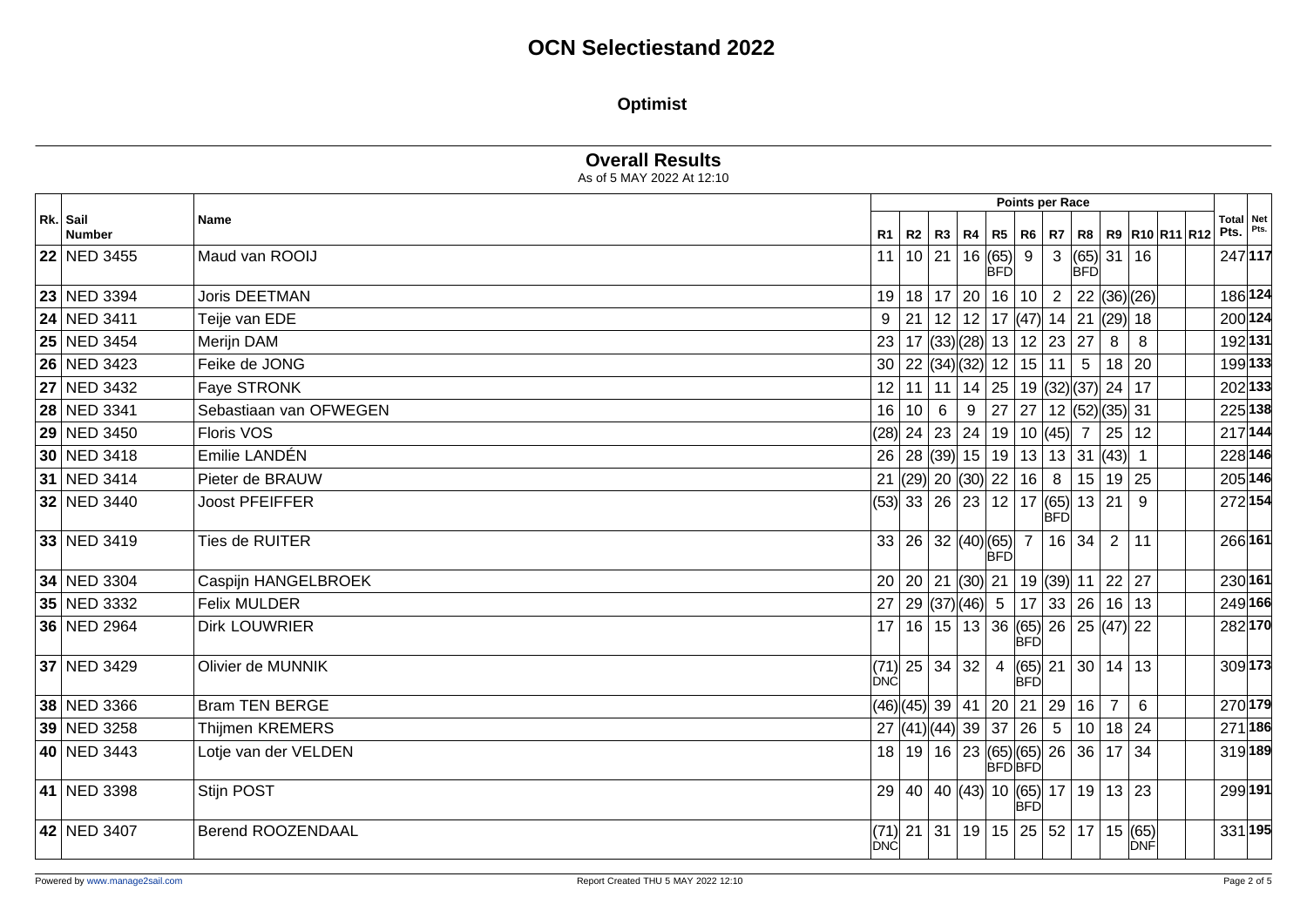### **Optimist**

|                    |                             | <b>Overall Results</b><br>As of 5 MAY 2022 At 12:10 |  |                                                                            |                 |                        |            |                              |         |                                                         |                                           |
|--------------------|-----------------------------|-----------------------------------------------------|--|----------------------------------------------------------------------------|-----------------|------------------------|------------|------------------------------|---------|---------------------------------------------------------|-------------------------------------------|
|                    |                             |                                                     |  |                                                                            | Points per Race |                        |            |                              |         |                                                         |                                           |
| Rk. Sail<br>Number | Name                        | R1                                                  |  |                                                                            |                 |                        |            |                              |         | R2   R3   R4   R5   R6   R7   R8   R9   R10   R11   R12 | Total Net<br>$ P$ ts. $ P$ <sup>ts.</sup> |
| 43 NED 3438        | Luc van ROOIJ               |                                                     |  | $(41)$ 32   28 $ (37)$ 20   20                                             |                 |                        | 29         | 9                            | 30 30   |                                                         | 276 198                                   |
| 44 NED 3404        | <b>Jack BURNABY LAUTIER</b> | 18                                                  |  | $\overline{14}\ \overline{ 44\rangle }$ 36   33   33   22   15   31   (50) |                 |                        |            |                              |         |                                                         | 296 202                                   |
| 45 NED 3349        | <b>Tijl BERLAGE</b>         | 32                                                  |  | 30   24   35   (65)   26                                                   | <b>BFD</b>      |                        |            | 15 35 36 (52)                |         |                                                         | 350 233                                   |
| 46 NED 3452        | Tijme van DAPPEREN          |                                                     |  | $(38)$ 37 30 28 30 25 28 35 (56) 24                                        |                 |                        |            |                              |         |                                                         | 331 237                                   |
| 47 NED 3382        | Hugo TIGGELHOVEN            | 31                                                  |  | 26   30   24   33   (34)   31   34   (44)   28                             |                 |                        |            |                              |         |                                                         | 315 237                                   |
| 48 NED 3255        | Leona VIERLING              | 23                                                  |  | $14$   24   21   41   (54)  38   (55)  51   41                             |                 |                        |            |                              |         |                                                         | 362 253                                   |
| 49 NED 3397        | Liv JÄGERS                  | 57                                                  |  | 47                                                                         | <b>DNCBFD</b>   | 55  (71) (65)  24   27 |            | 3 <sup>1</sup>               | $11$ 31 |                                                         | 391 255                                   |
| 50 NED 3430        | <b>Emanuel NUIJTEN</b>      | 22                                                  |  | 18 36 26 34 39 46 39 48 48 47                                              |                 |                        |            |                              |         |                                                         | 355 260                                   |
| 51 NED 3305        | Maurits TIGGELHOVEN         | DNC                                                 |  | $(71)$ 61 $(71)$ 50 14<br><b>DNC</b>                                       |                 | $6\overline{6}$        |            | 38   29   34   29            |         |                                                         | 403 261                                   |
| 52 NED 3453        | Lenno LEEFMANS              |                                                     |  | 34 $ (51)$ 35 $ (42)$ 35 36 $ 23$ 39 42 19                                 |                 |                        |            |                              |         |                                                         | 356 263                                   |
| 53 NED 3386        | Liz GROOT NUELEND           |                                                     |  | 38 (58) 42 42 18 23                                                        |                 |                        |            | 41   23   41 (43)            |         |                                                         | 369 268                                   |
| 54 NED 3433        | Franklin IJTSMA             | DNĆDNĆ                                              |  | $(71)(71)$ 46 33 29 34                                                     |                 |                        |            | $18$ 30 45 33                |         |                                                         | 410 268                                   |
| 55 NED 3196        | <b>Liselot BIJLSMA</b>      |                                                     |  | $(58)$ 52 52 $(55)$ 24 30                                                  |                 |                        |            | 9   38   32   33             |         |                                                         | 383270                                    |
| 56 NED 3451        | Laurens BIJLSMA             |                                                     |  | 24 31 27 12 43 42 50 43 $(58)(51)$                                         |                 |                        |            |                              |         |                                                         | 381272                                    |
| 57 NED 3118        | Mischa OOSTERBAAN           | (71)<br>DNC                                         |  | 59 (71) 55 29 21<br>DNC                                                    |                 |                        |            | $22 \mid 38 \mid 49 \mid 10$ |         |                                                         | 425 283                                   |
| 58 NED 3374        | Kiki Kaatje WISMEIJER       |                                                     |  | $35   31   35   39   30   (65)   40   41   35   (50)$                      |                 | BFD                    |            |                              |         |                                                         | 401 286                                   |
| 59 NED 3410        | Phileine van HOEVEN         |                                                     |  | 36   35   28   38   41   (65)   35   (47)   39   37                        |                 | <b>BFD</b>             |            |                              |         |                                                         | 401 289                                   |
| 60 NED 3416        | Feline MOUS                 |                                                     |  | 31   43   38   43   37   (65)   44   23   (49)   36                        |                 | <b>BFD</b>             |            |                              |         |                                                         | 409 295                                   |
| 61 NED 3434        | <b>Julius PIGEAUD</b>       |                                                     |  | $32   34   50   22   40   41   (65)   36   47   (51)$                      |                 |                        | <b>BFD</b> |                              |         |                                                         | 418302                                    |
| 62 NED 3435        | <b>Hidde WISMEIJER</b>      |                                                     |  | 46 (53) (56) 52 23 38 44 29 34 40                                          |                 |                        |            |                              |         |                                                         | 415 306                                   |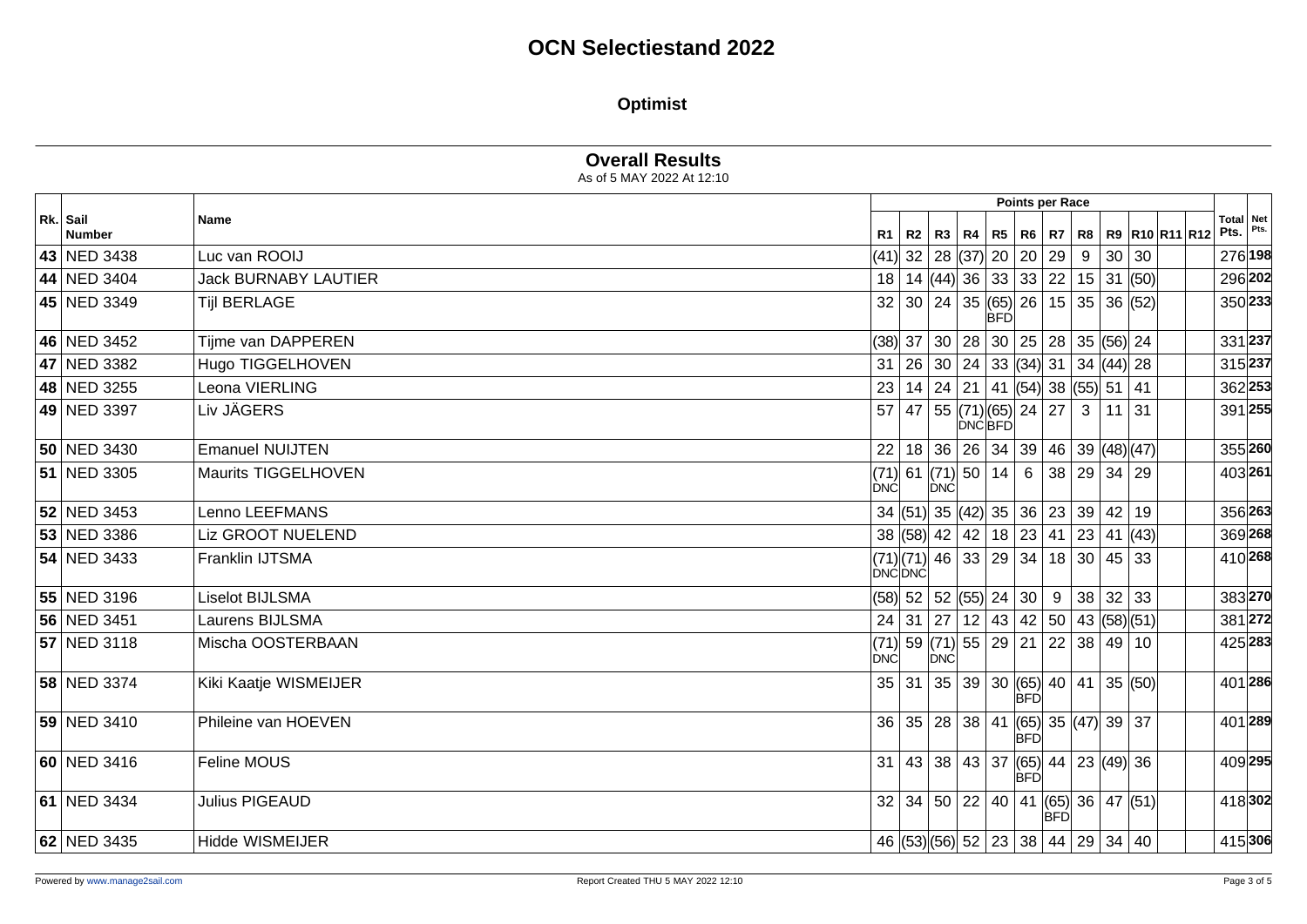### **Optimist**

|                    |                                 |            | Points per Race |                                                                  |        |               |                    |                                |  |                  |  |  |                                                              |                           |  |
|--------------------|---------------------------------|------------|-----------------|------------------------------------------------------------------|--------|---------------|--------------------|--------------------------------|--|------------------|--|--|--------------------------------------------------------------|---------------------------|--|
| Rk. Sail<br>Number | Name                            |            |                 |                                                                  |        |               |                    |                                |  |                  |  |  | R1   R2   R3   R4   R5   R6   R7   R8   R9   R10   R11   R12 | Total Net<br>Pts. $Pts$ . |  |
| 63 NED 3384        | Julian van HOVING               |            |                 | 30   38   38   36   (51)                                         |        |               |                    | 45   40 $\vert$ (50)   40   44 |  |                  |  |  |                                                              | 412311                    |  |
| 64 NED 3317        | Bram van EIJK                   |            |                 | $(71)(71)$ 71 71 35 16 12 44 28 35<br>DNCDNCDNCDNC               |        |               |                    |                                |  |                  |  |  |                                                              | 454312                    |  |
| 65 NED 3313        | Livia RIJKSEN                   |            |                 | $34   38   42   45   (65)   36   41   40   (50)   45$            |        | <b>BFD</b>    |                    |                                |  |                  |  |  |                                                              | 436321                    |  |
| 66 NED 3288        | Annelien HUIZER                 |            |                 | $15$   27 (71) 18 (65) 43   55   55   54   56<br><b>DNC</b>      |        | <b>BFD</b>    |                    |                                |  |                  |  |  |                                                              | 459323                    |  |
| 67 NED 3302        | Lucas van EIJK                  |            |                 | 55   57   58   (71)   (65)   24                                  |        | <b>DNCUFD</b> |                    |                                |  | 4   56   28   45 |  |  |                                                              | 463327                    |  |
| 68 NED 3420        | Nikaj OOSTERBAAN                | DNC        |                 | $(71)$ 54 $(71)$ 71 27 44 36 21 48 36                            | DNCDNC |               |                    |                                |  |                  |  |  |                                                              | 479337                    |  |
| 69 NED 3067        | Annelie BIJLSMA                 |            |                 | $37   34   36   38   36   (65)   49   49   (62)   62$            |        |               | <b>BFD</b>         |                                |  |                  |  |  |                                                              | 468341                    |  |
| 70 NED 3365        | Wikke van der MEULEN            |            |                 | 47 39 47 48 65 37 48 58 38 46                                    |        | <b>BFD</b>    |                    |                                |  |                  |  |  |                                                              | 473350                    |  |
| 71 NED 3303        | Thom LAHUIS                     | <b>DNC</b> |                 | (71)  43  (55)  44   45   40   52   46   42   38                 |        |               |                    |                                |  |                  |  |  |                                                              | 476350                    |  |
| 72 NED 3249        | Loek van HOVELL TOT WESTERFLIER |            |                 | 54   46   (56)   51   48   30   43   47   (55)   41              |        |               |                    |                                |  |                  |  |  |                                                              | 471360                    |  |
| 73 NED 3296        | <b>Tim HOEVENS</b>              |            |                 | 40   42   40   47   (58)   48   53   (58)   44   54              |        |               |                    |                                |  |                  |  |  |                                                              | 484 368                   |  |
| 74 NED 2625        | Minne PRISSE                    | DNĆ DNĆ    |                 | $(71)(71)(74)$ 46 54 65 32 30 42 45 61                           |        | UFD           |                    |                                |  |                  |  |  |                                                              | 517375                    |  |
| 75 NED 3345        | <b>Puck HABETS</b>              |            |                 | 42   50   53   50   (60)   33   49   (60)   57   54              |        |               |                    |                                |  |                  |  |  |                                                              | 508 388                   |  |
| 76 NED 3396        | Lodewijk BAK                    |            |                 | (71) (71)  71   71   46   31   47   48   46   42<br>DNĆDNĆDNCDNC |        |               |                    |                                |  |                  |  |  |                                                              | 544 402                   |  |
| 77 NED 2601        | Fenne BOGAARD                   |            |                 | $(71)(71)$ 71   71   39   44   42   44   56   48<br>DNCDNCDNCDNC |        |               |                    |                                |  |                  |  |  |                                                              | 557415                    |  |
| 78 NED 3143        | Eefje LEMMERS                   |            |                 | 44   55   48 $(71)(65)$ 65   50   51   53   57                   |        |               | DNCBFDBFD          |                                |  |                  |  |  |                                                              | 559423                    |  |
| 79 NED 3323        | <b>Olivier RIKMANS</b>          |            |                 | $35   41   52   48   (65)   (65)   65   65   65   65$            |        |               | DNCDNCDNCDNCDNCDNC |                                |  |                  |  |  |                                                              | 566 436                   |  |